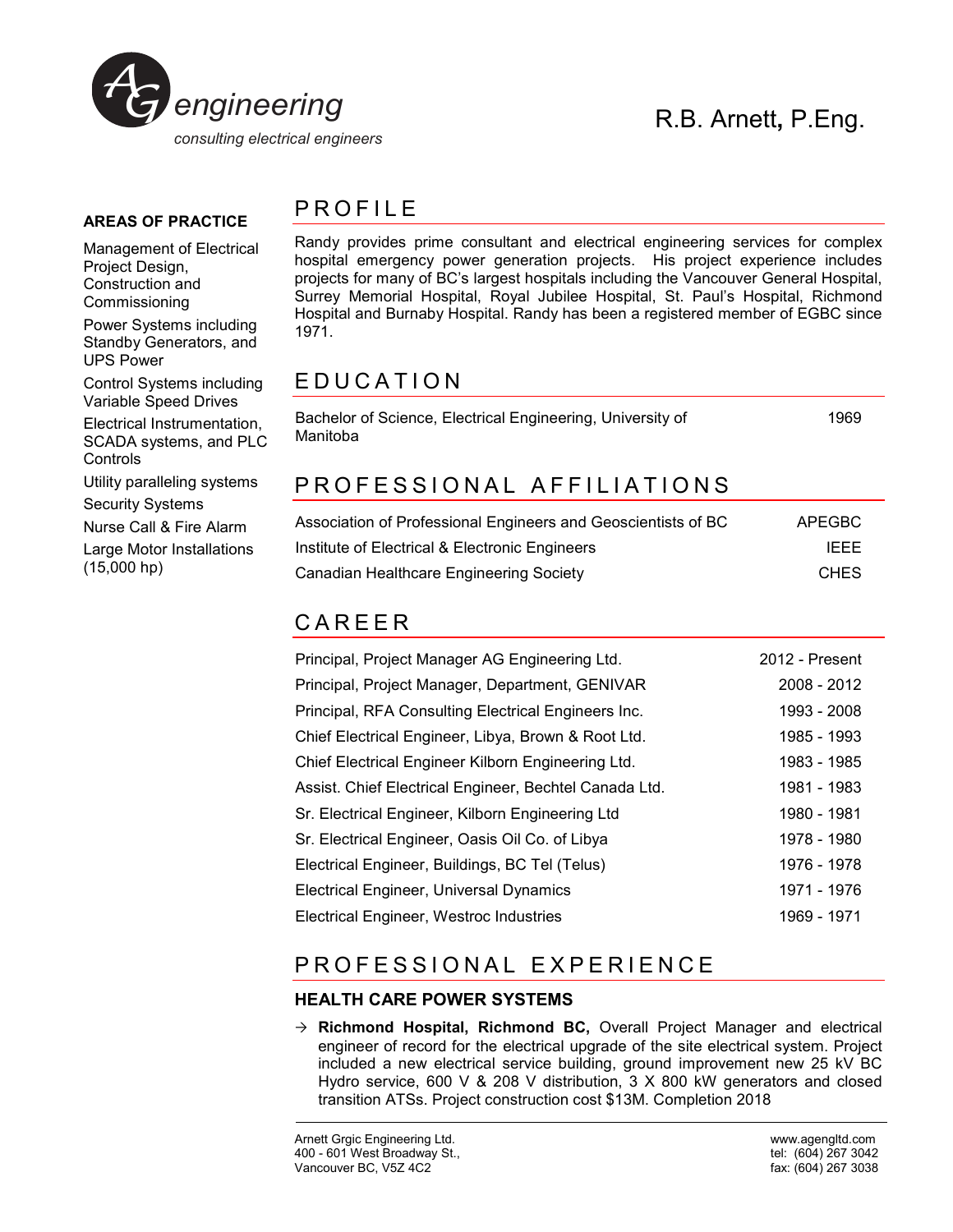

# R.B. Arnett**,** P.Eng.

- **Surrey Memorial Hospital,** Upgrade 5 kV and 600/208 V electrical distribtions for 4 patient care facilities at the Hospital campus. Project construction valsue \$4M. Completion 2017
- **East Kootenay Hospital,** Cranbrook BC, replacement of the complete main electrical distribution and upgrade system from 208 V to 600 V. Provide new main 25 kV service new 2 X 750 kW generators, new UPSs, new 600 V closed transition ATS and new 600 V and 208 V distribution. Completion 2015
- **Kootenay Lake Hospital, Nelson, BC,** Prime Consultant**,** , replacement of the existing 400 kW and ATS with new 2 X 750 kW generators, new 600 V closed transition ATSs and new 600 V and 208 V distribution. Completion 2015
- **Burnaby Hospital,** Burnaby BC, Prime Consultant, replacement of existing emergency power system, new 2 X 1000 kW generators, new 600 V closed transition ATS and new 25 kV incoming main breaker replacement. Completion 2014
- **Sunnybrook Hospital, Generator Replacement,** Toronto, ON Owner's Engineer, 4 X 2000 kW 5kV generators, 2 closed transition soft transfer ATSs
- **Queens Park Hospital,** New Westminster BC, Prime Consultant, replacement of existing emergency power system, 600 kW generator, new 600 V closed transition ATSs (2), new 25 kV incoming main service entrance switchgear and transformer. Completion 2014
- **St. Paul's Hospital Electrical Infrastructure Replacement,** Vancouver, BC, 4 X 1000 kW generators, 2 closed transition soft transfer ATSs with load generator load test feature to allow testing using hospital load. New 3 X 2500/3750 kVA transformers and 25 kV & 600 V switchgear. Completion 2014
- **Surrey Memorial Hospital Power System Modifications,** Surrey, BC, upgrade of 25 kV and 5 kV distribution system to allow connection of new Critical Care Tower, new 25 kV & 5 kV switchgear, building modifications, new underground services, modifications to existing switchgear and generator controls. Complete 2012.
- **Surrey Memorial Hospital Generator Load Testing System,** Surrey, BC, upgrade of generator control system to allow individual generators to be load tested using Hospital load. Complete 2012
- **Surrey Memorial Hospital Emergency Power System Replacement,** Surrey, BC, renovation of existing Energy Centre and provision of 2 X 2800 kW generators with 5 kV closed transition soft transfer ATS,  $2 \times 6$  MVA 25 kV – 5 kV transformers and 5 kV switchgear
- **Royal Jubilee Hospital Emergency Power System Replacement,** Victoria, BC, renovation of existing generator room and new Energy Centre, new 25 kV switchgear, 2 X 9 MVA 25 kV – 5 kV transformers, 2 X 3000 kW 12 kV generators, 12 kV closed transition soft transfer ATS with load test feature, 25 kV, 12 kV and 600 V switchgear
- **Jim Pattison Outpatient Care and Surgery Centre,** Surrey, BC new power system with 25 kV service, 2 x 2000 kVA transformers, 2 X 600 kW generators with closed transition ATSs (2)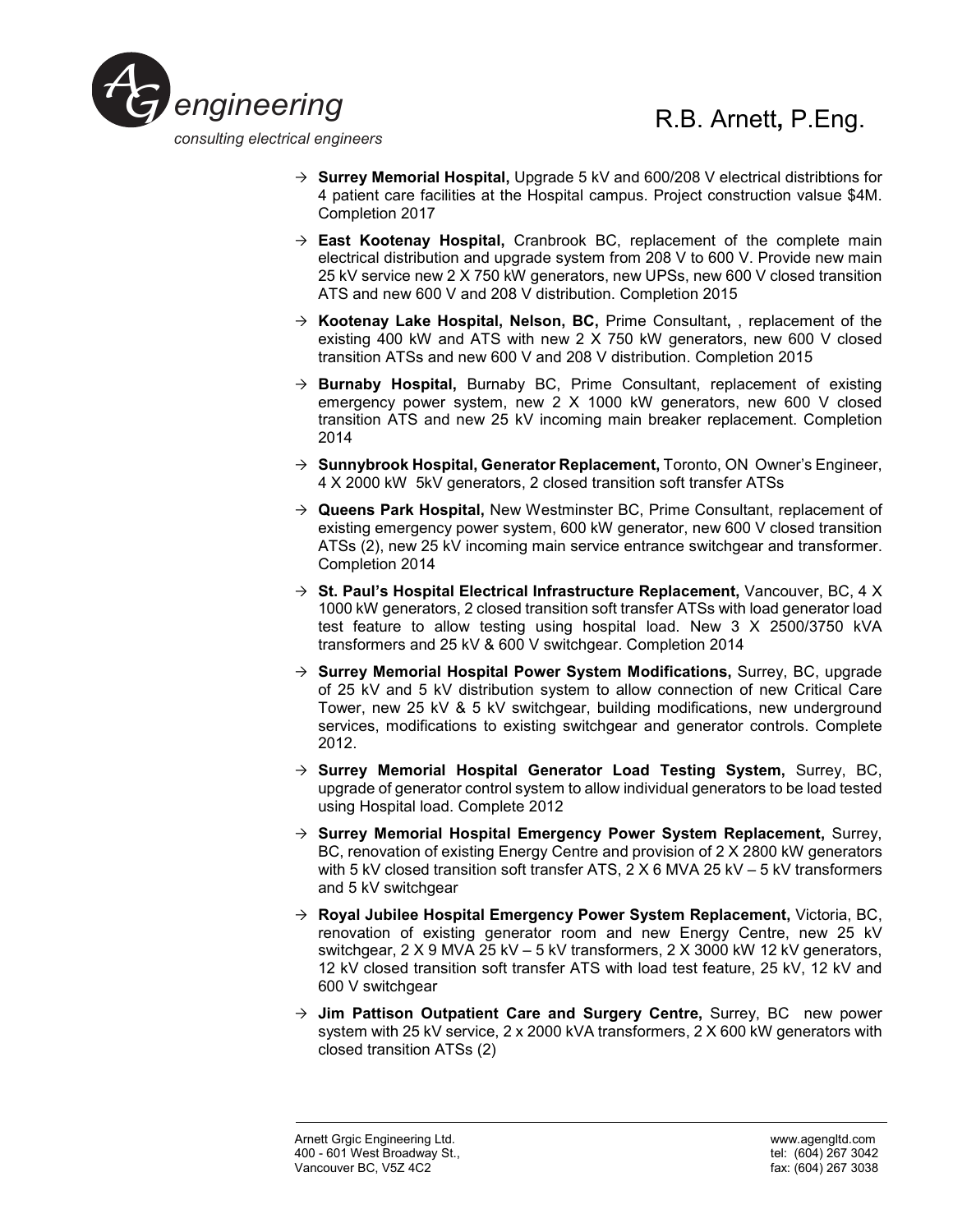

- **Chilliwack Hospital Generator System Replacement,** Chilliwack, BC, renovation of existing generator room with new 2 X 750 kW diesel generators, and new closed transition ATSs
- **Royal Jubilee Hospital Generator Upgrade,** Victoria, BC, renovation of existing generator room and new Energy Centre, new 25 kV switchgear, 2 X 9 MVA 25 kV – 5 kV transformers
- **Eagle Ridge Hospital Electrical Upgrade,** Port Moody, BC, new 25 kV service upgrade with new 25 kV – 600 V outdoor 1500 kVA transformers, new 600 V switchgear.
- **Saanich Peninsula Hospital, Electrical Upgrade, Saanich BC,** replacement of complete electrical system including 25 kV main service, new 2 X 750 kVA transformers, new 600 V distribution, new closed transition ATSs (2) and new 2 X 400 kW outdoor generators
- **St. John Hospital Electrical Infrastructure Upgrade, Vanderhoof, BC,** new replacement generator and new site power system, new outdoor 400 kW diesel generator and 600 V & 208 V switchgear
- **UBC Hospital, Emergency Power System Replacement, Vancouver, BC,** new 2 X 1100 kW generators replaced in-situ with new closed transition soft transfer ATS, replacement of existing distribution to two other Hospital buildings
- → Vancouver General Hospital Standby Power Plant, Vancouver, BC 4 x 1600 kW 12 kV generators, 2 X12 kV closed transition soft transfer ATSs with load test feature to allow generator load testing using hospital load
- **Royal Columbian Hospital 12 kV Service Upgrade,** New Westminster, BC, new 12 kV service and new 750 kVA unit substation
- **Vancouver General Hospital Energy Centre,** Vancouver, BC
- **Vancouver General Hospital Steam Plant Generator,** Vancouver, BC
- **Fraser Health Authority Hospital Master Plan,** various sites
- **St. Paul's Hospital Emergency Power ATS Replacement,** Vancouver, BC
- **Kelowna General Hospital Emergency Power System Upgrade,** Kelowna, BC
- **Victoria General Hospital Electrical Distribution Upgrade,** Victoria, BC
- → **Burnaby Hospital Electrical Distribution Phase 1 Upgrade, Burnaby, BC**
- → **Vancouver General Hospital LSP1/LSP2 Essential Power,** Vancouver, BC

### **INDUSTRIAL POWER GENERATION**

- → **100 MW Sarir Power Generation Plant,** North Africa 6 x 17 MW Westinghouse W191G, Natural Gas/Diesel 11 kV-66 kV Substation, control centre, radio communications.
- $\rightarrow$  25 MW Gialo Power Station, North Africa 1 x 25 MW GE Frame 5, Natural Gas, 13.8 kV Operation 138 kV Substation.
- **25 MW Defa Power Station**, North Africa Natural Gas 1 x 25 MW GE Frame 5, Natural Gas, 13.8 kV Operation 138 kV Substation.
- **1.4 MW El Sidra Power House Gas Turbine Addition** 1 x 1.4 MW Ruston GTG, Crude Oil 4.16 kV Operation.